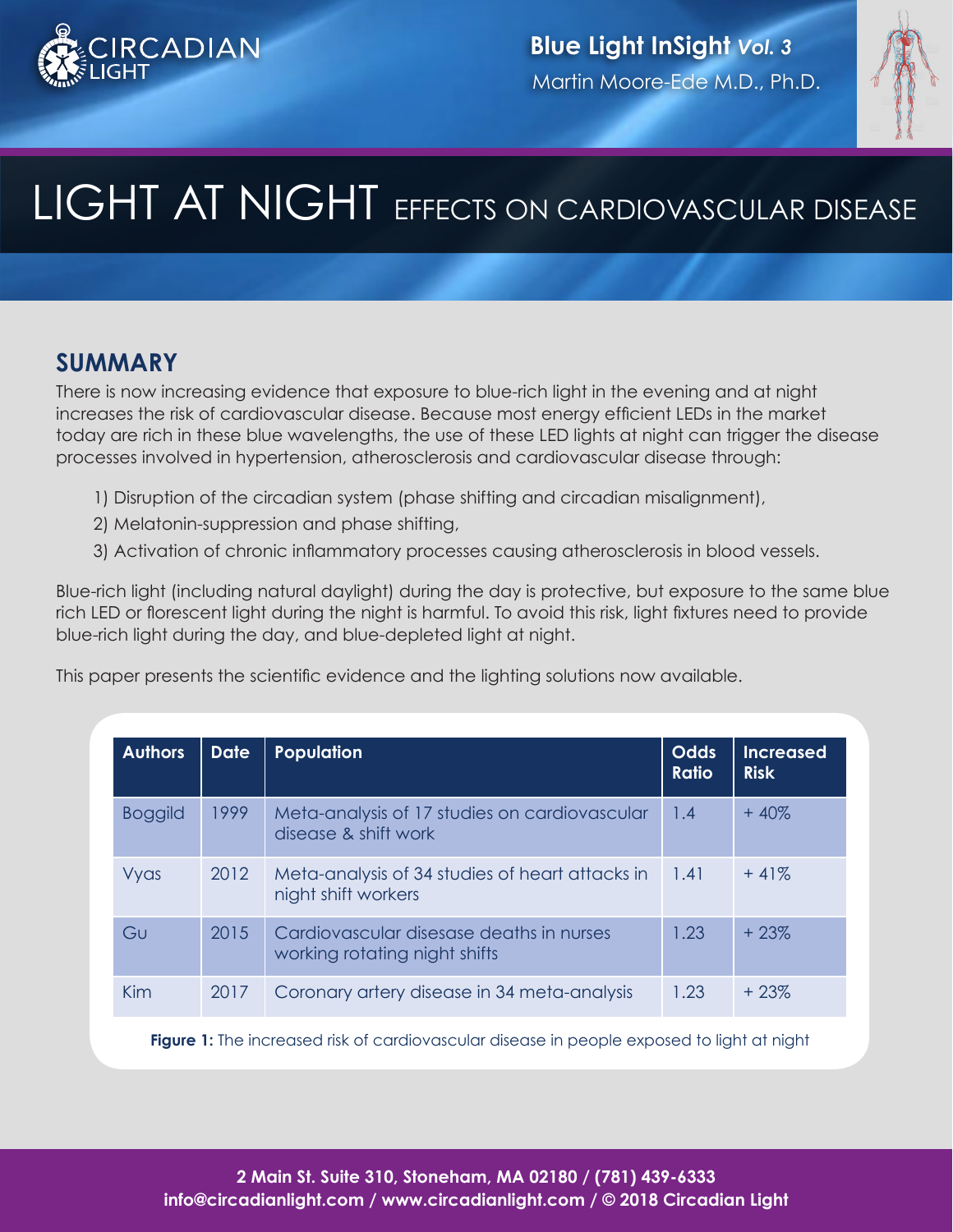

# **OVERVIEW OF SCIENTIFIC EVIDENCE**

Based on over 15 years of published peer-reviewed scientific research the evidence indicates an association between artificial light exposure at night and cardiovascular disease:

- 1) Cardiovascular disease is increased by 40% in people regularly exposed to light at night while working night shifts based on 17 independent published peer-reviewed studies.
- 2) Deaths from coronary artery disease ("heart attacks") are increased by 23% in women regularly exposed to light at night while working night shifts.
- 3) Increased bedroom light levels in non-shiftworkers are associated with an increased risk of atherosclerosis, and elevated blood pressure.
- 4) Multiple research studies in humans and animals show that melatonin has blood pressure lowering properties, and the normal rise in melatonin at night is a protective mechanism that slows or prevents atherosclerosis and cardiovascular disease.

This scientific research is summarized on the following pages with references to key articles in the peer-reviewed scientific literature.

# **SCIENTIFIC LITERATURE REVIEW Night Shift Work and Cardiovascular Disease**

Numerous research studies have illustrated a strong association between night/ shift work and increased risk of cardiovascular diseases:

- A meta-analysis of seventeen independent studies [1] concluded that there was a strong association between shift work and CVD, with shift workers having on average 40% excess risk for ischemic heart disease as compared to day workers (RR about 1.4).
- A large prospective study of 74,862 registered U.S. nurses [2] found that working rotating night shifts for >5 years was associated with a 23% increase in deaths from cardiovascular disease.
- A recent meta-analysis [3] of 34 studies examining the association between shift work and coronary heart disease, including a combined population of more than two million people, concluded that shift work was associated with a 23% higher risk of heart attacks (myocardial infarction (pooled relative risk 1.23, 95% confidence interval 1.15 to 1.31) and ischaemic stroke (1.05, 1.01 to 1.09). The analysis found that the highest risks related to working night shifts where the relative risk was increased by 41%.
- A large systematic review and meta-analysis [4] based on 38 meta-analyses and 24 systematic reviews found a link between shift work and coronary heart disease (relative risk 1.23), and stroke (relative risk 1.05).

Evening-shift/night-shift workers were also shown to have higher systolic and diastolic blood pressure during the nighttime than day-shift workers [5].

#### **Bedroom Light at Night and Cardiovascular Disease**

In non-shiftworkers who regularly sleep at night, there is also an association between exposure to artificial light at night (ALAN) and an increased risk of cardiovascular diseases:

• ALAN exposure in home settings was associated with subclinical carotid atherosclerosis in the general elderly population [6].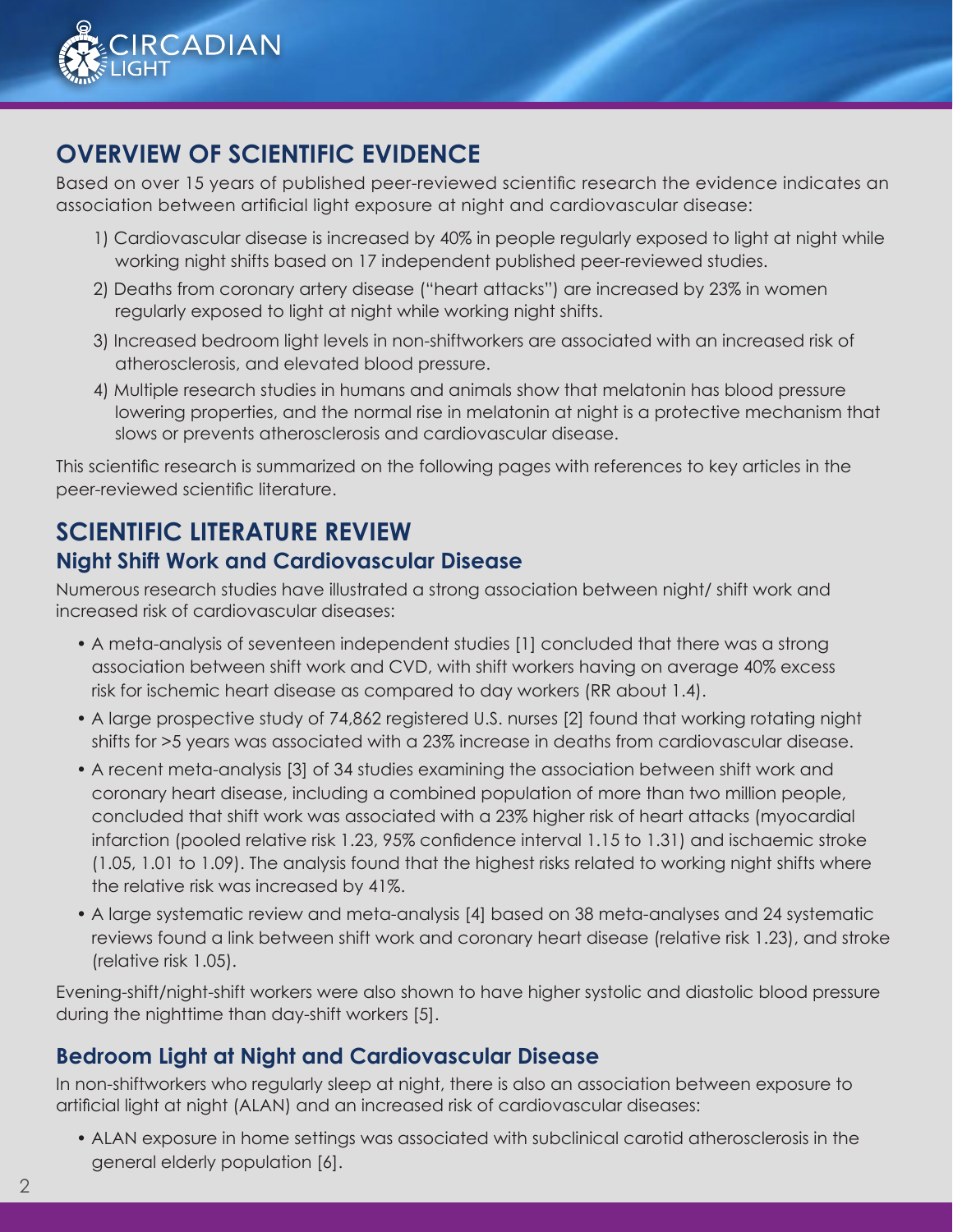• Increased light exposure in home settings at night is associated with a 3.3–4.7 mm Hg increase in nocturnal systolic blood pressure [7]. This increase in systolic blood pressure is sufficient to increase the risks of cardiovascular events by 4.5%–6.4% and death rates by 4.7%–6.7% [8]. **Insulin**<br> **I**<br>
Inc<br>
Inc

# Mechanism of Action

Exposure to artificial light at night and, most potently blue-rich light, causes melatonin suppression and circadian disruption (Figure 2) These in turn lead to increased release of catecholamines (epinephrine, norepinephrine), activation of chronic inflammatory processes in blood vessels, altered lipid and glucose metabolism, and related changes in the risk for atherosclerosis, metabolic syndrome, and type II diabetes [9].



We will briefly summarize some of the extensive work exploring the pathways.

#### **Circadian Disruption**

Blood pressure normally follows a distinct circadian profile with a characteristic decline during sleep, followed by a surge in the early morning hours.

Circadian misalignment of sleep/wake cycles is associated with increased blood pressure during the nighttime, and increased endogenous catecholamine levels [10] and changes in sympathovagal cardiac modulation [11]. In addition, night/shift work diminishes a normal decrease in urinary norepinephrine and epinephrine levels during the non-work period, causing higher urinary catecholamine levels during the non-work period in night-shift workers than in day-shift workers [5].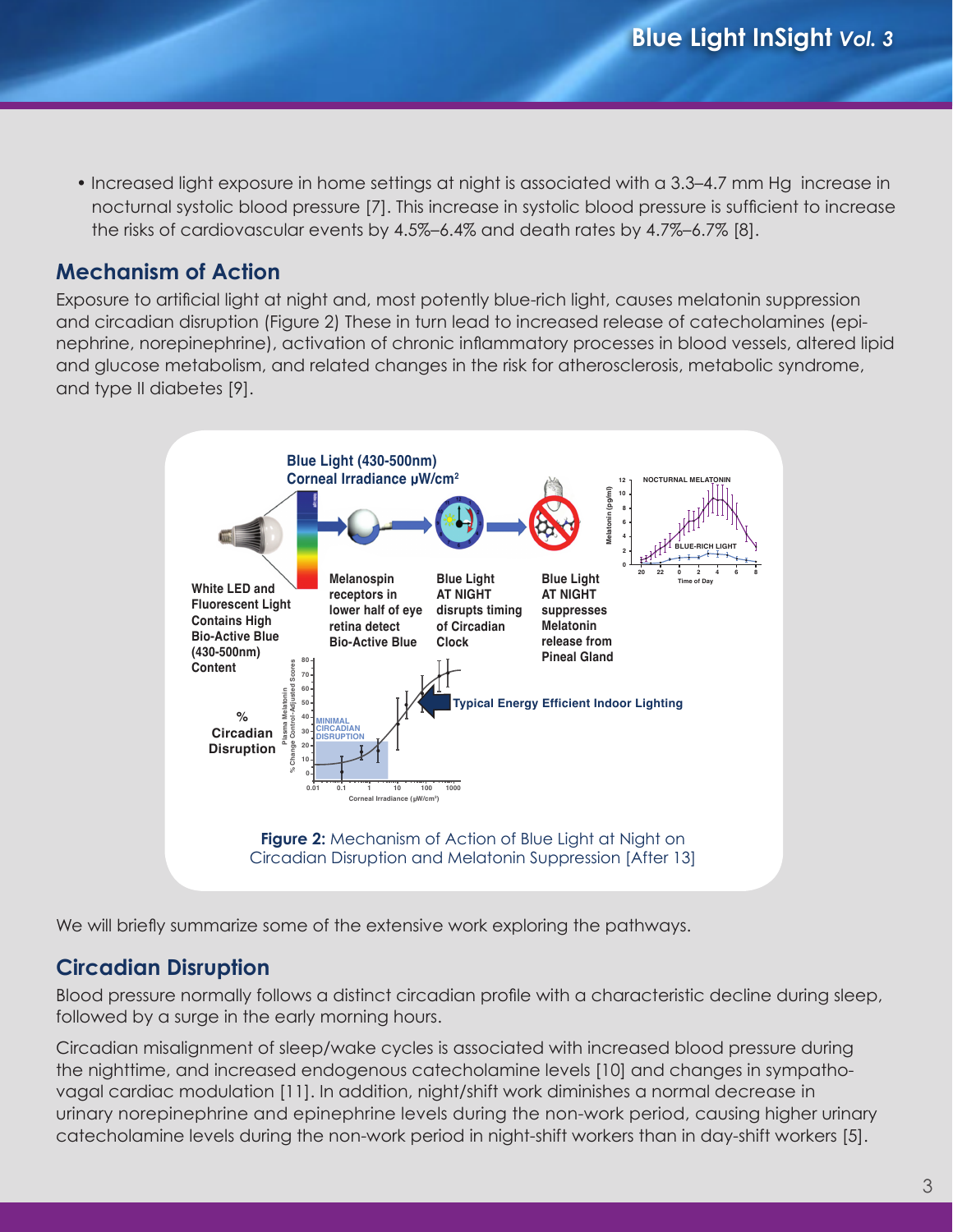

#### **Melatonin Effect**

Normally in the hours of darkness, the elevation in nocturnal melatonin provides important protective effects on the cardiovascular system that is mediated through several pathways. It has been shown that melatonin decreases blood pressure and protects against atherosclerosis.

Suppression of nocturnal melatonin production by the light exposure at night causes increases in blood pressure and elevated atherosclerosis risk. Research studies have found an inverse association between melatonin and nighttime blood pressure, even at physiological levels. Moreover, clinical trials have suggested that oral melatonin administration decreases nighttime blood pressure, and that repeated melatonin intake reduced systolic and diastolic blood pressure during sleep [12].

The atherosclerotic process is primarily attributed to chronic inflammation related to oxidative stress in the vasculature. Low nocturnal melatonin levels are significantly associated with increased arterial stiffness (a bio-marker of atherosclerosis) in the general elderly population.

Melatonin activates NO (nitrous oxide) synthesis, and increased NO levels in endothelial cells may have protective effects against atherosclerosis. Furthermore, melatonin acts as a highly effective antioxidant by direct free radical-scavenging actions and indirect antioxidative functions mediated through receptors. Melatonin has a remarkable direct scavenging effect on a variety of reactive oxygen and reactive nitrogen species both at extracellular and intracellular levels. Melatonin signaling through receptors stimulates the antioxidant defense systems and activates anti-oxidant enzymes synthesis [7].

### **NEW CIRCADIAN LIGHTING SOLUTIONS**

To manage the risk of cardiovascular disease, light fixtures should provide blue-rich light during the day and blue-depleted light at night. The key is not just to lower blue content but to make sure the lights remove enough blue at night to reduce the risk (i.e., fall within the range of minimal circadian disruption in Figure 3).

For example, CCT color tuning products that transition from 6500K during the day to 2700 K at night do not remove enough blue out of the light spectrum at night to prevent circadian disruption, melatonin suppression, and the cardiovascular disease (Figure 3). While these CCT color tuning products may be marketed as "circadian" they still often rely on a blue pump that can cause circadian disruption.

To address the risk of blue light, CIRCADIAN® Light has introduced fixtures that contain a light engine with both a blue-pump LEDs for daytime use as well as a patented violet-pump LED for evening and nighttime use. The "night" LED removes over 90% of the bio-active blue content to minimize circadian disruption, and provides white light with a CCT of 3200K, and CRI of 80+. To control blue light exposure 24/7, the CIRCADIAN® Light fixtures automatically switch between day and night LEDs based on location, time and season.

**80**

**% Circadian Disruption**



**Figure 3:** The relationship between the blue irradiance falling on the cornea of the eye and melatonin suppression [13] and circadian disruption by CCT color tuning lights and by CIRCADIAN Lights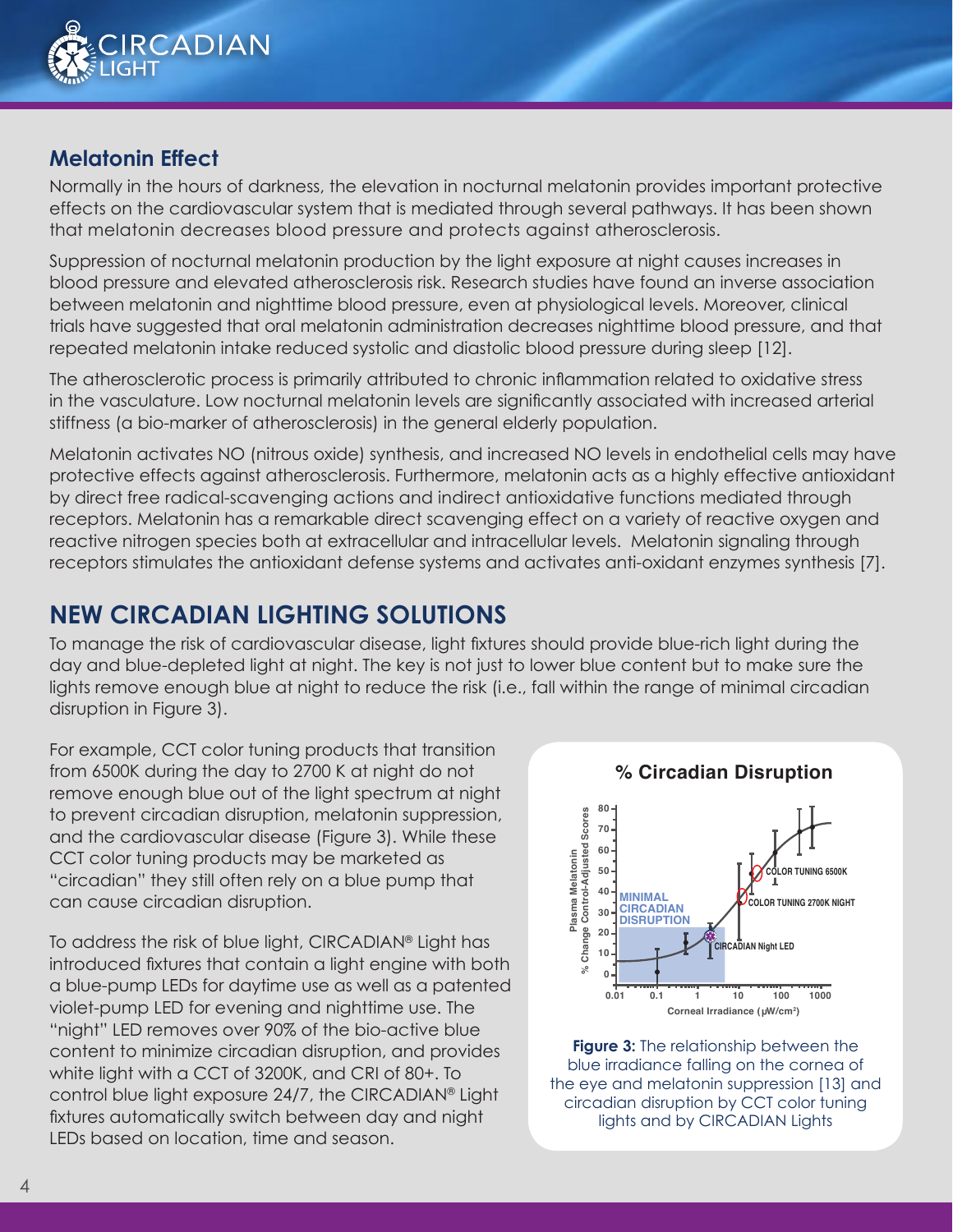**Normally in the hours of darkness, the elevation in nocturnal melatonin provides important protective effects on the cardiovascular system that is mediated through several pathways**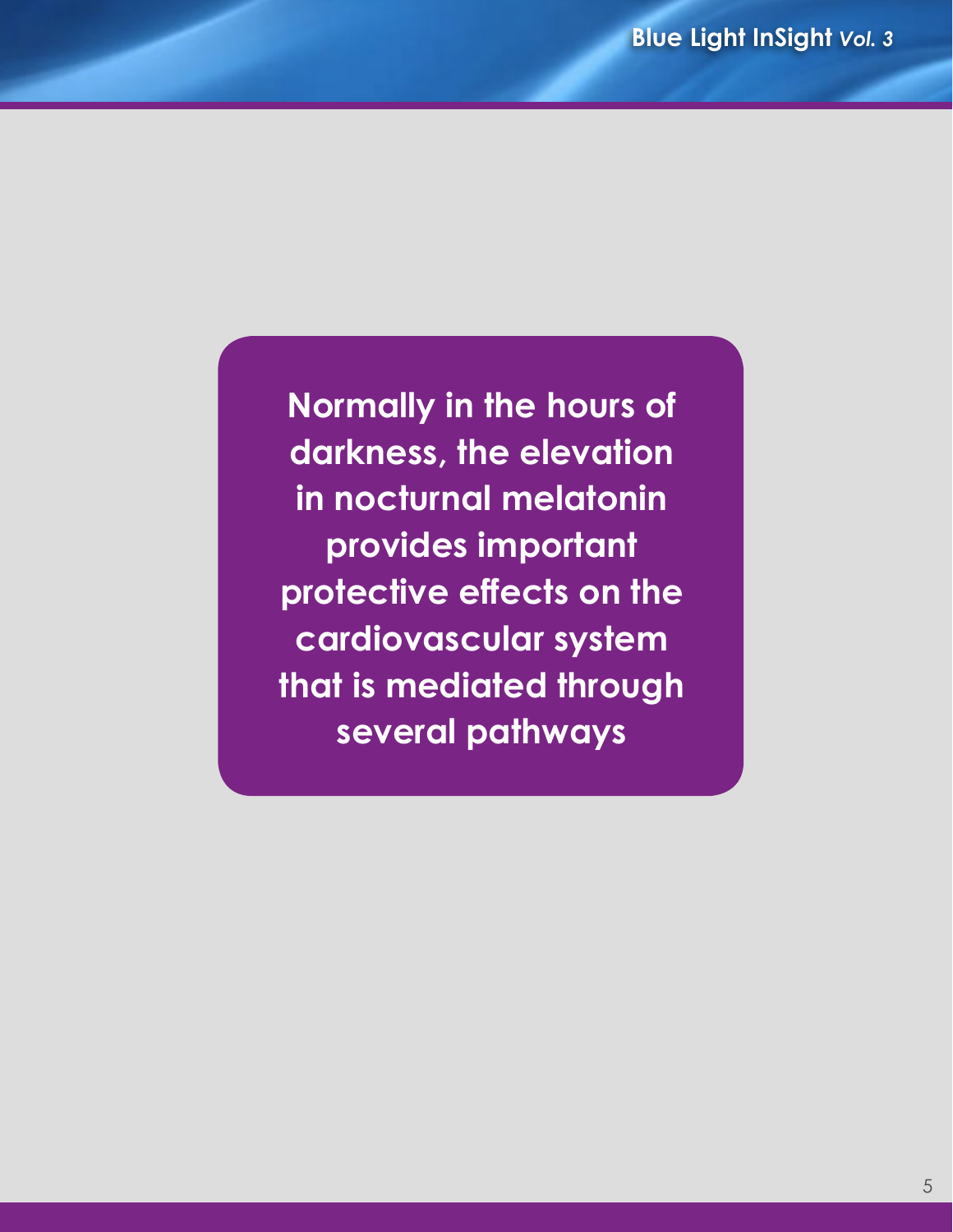#### **REFERENCES**

- 1. Bøggild H and Knutsson A (1999). Shift work, risk factors and cardiovascular disease. Scand J Work Environ Health 25 :85-99.
- 2. Gu F, Han J, Francine Laden F, Caporaso NE, Stampfer MJ, Kawachi I, Rexrode KM, Walter C, Willett WC, Hankinson, SE, Speizer F and Schernhammer ES (2015). Total and Cause-Specific Mortality of U.S. Nurses Working Rotating Night Shifts. Am J Prev Med. 48(3): 241–252
- 3. Vyas MV, Garg AX, Iansavichus AV, Costella J, Donner A, Laugsand LE, Janszky I, Mrkobrada M, Parraga G and Hackam DG (2012). Shift work and vascular events: systematic review and meta-analysis. BMJ 345
- 4. Kecklund G and Axelsson J (2016). Health consequences of shift work and insufficient sleep. BMJ 355: i5210
- 5. Yamasaki F, Schwartz JE, Gerber LM, Warren K and Pickering TG (1998). Impact of shift work and race/ethnicity on the diurnal rhythm of blood pressure and catecholamines. Hypertension 32: 417–423
- 6. Obayashi K, Saeki K and Kurumatani N (2015). Light exposure at night is associated with subclinical carotid atherosclerosis in the general elderly population: The HEIJO-KYO cohort. Chronobiol Int 32(3): 310-317
- 7. Obayashi K, Saeki K and Kurumatani N (2014). Association Between Urinary 6-Sulfatoxymelatonin Excretion and Arterial Stiffness in the General Elderly Population: The HEIJO-KYO Cohort. J Clin Endocrinol Metab 99: 3233–3239
- 8. Boggia J, Li Y, Thijs L, Hansen TW, Kikuya M, Björklund-Bodegård K, Richart T, Ohkubo T, Kuznetsova T, Torp-Pedersen C, Lind L, Ibsen H, Imai Y, Wang J, Sandoya E, O'Brien E and Staessen JA (2007). Prognostic accuracy of day versus night ambulatory blood pressure: A cohort study. Lancet. 370: 1219–1229
- 9. Puttonen S, Harma M and Hublin C (2010). Shift work and cardiovascular disease – pathways from circadian stress to morbidity. Scand J Work Environ Health 36(2): 96-108
- 10. Scheer FA, Hilton MF, Mantzoros CS and Shea SA (2009). Adverse metabolic and cardiovascular consequences of circadian misalignment. Proc Natl Acad Sci USA 106: 4453–4458
- 11. Chung MH, Kuo TB, Hsu N, Chu H, Chou KR and Yang CC (2009). Sleep and autonomic nervous system changes – Enhanced cardiac sympathetic modulations during sleep in permanent night shift nurses. Scand J Work Environ Health 35: 180–187
- 12. Scheer FAJL (2002). Cardiovascular control by the biological clock. Neural and neuroendocrine mechanisms in human and rat. PH.D. Dissertation. University of Amsterdam
- 13. West KE, Jablonski MR, Warfield B, Cecil KS, James M, Ayers MA, Maida J, Bowen C, Sliney DH, Rollag MD, Hanifin JP, and Brainard GC (2011). Blue light from light-emitting diodes elicits a dosedependent suppression of melatonin in humans. J Appl Physiol 110(3): 619-626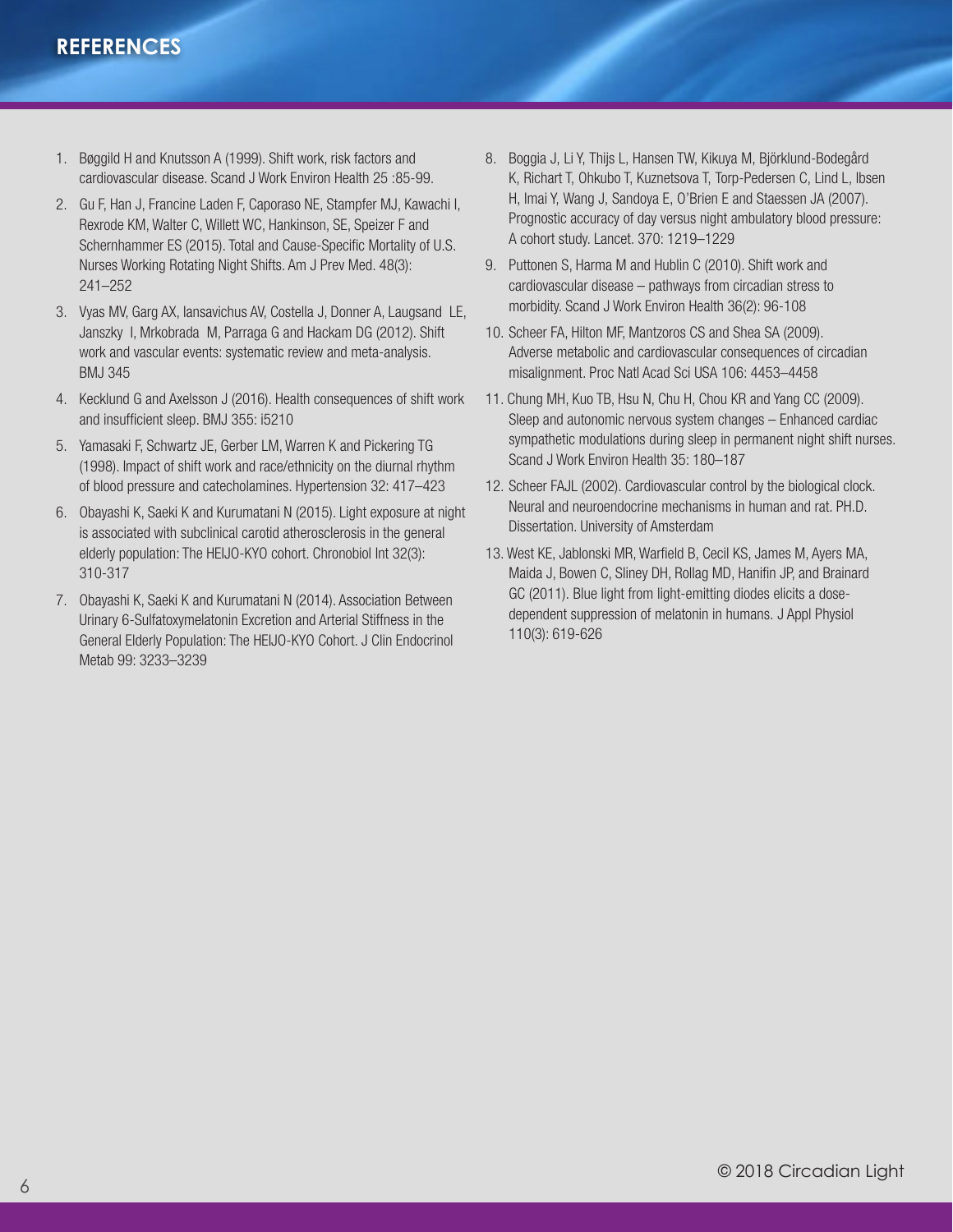

# **Blue Light InSight**

#### **LIGHT AT NIGHT**

Volume 1 - Effects on Obesity and Diabetes Volume 2 - Effects on Breast Cancer, Prostate and Other Cancers Volume 3 - Effects on Cardiovascular Disease